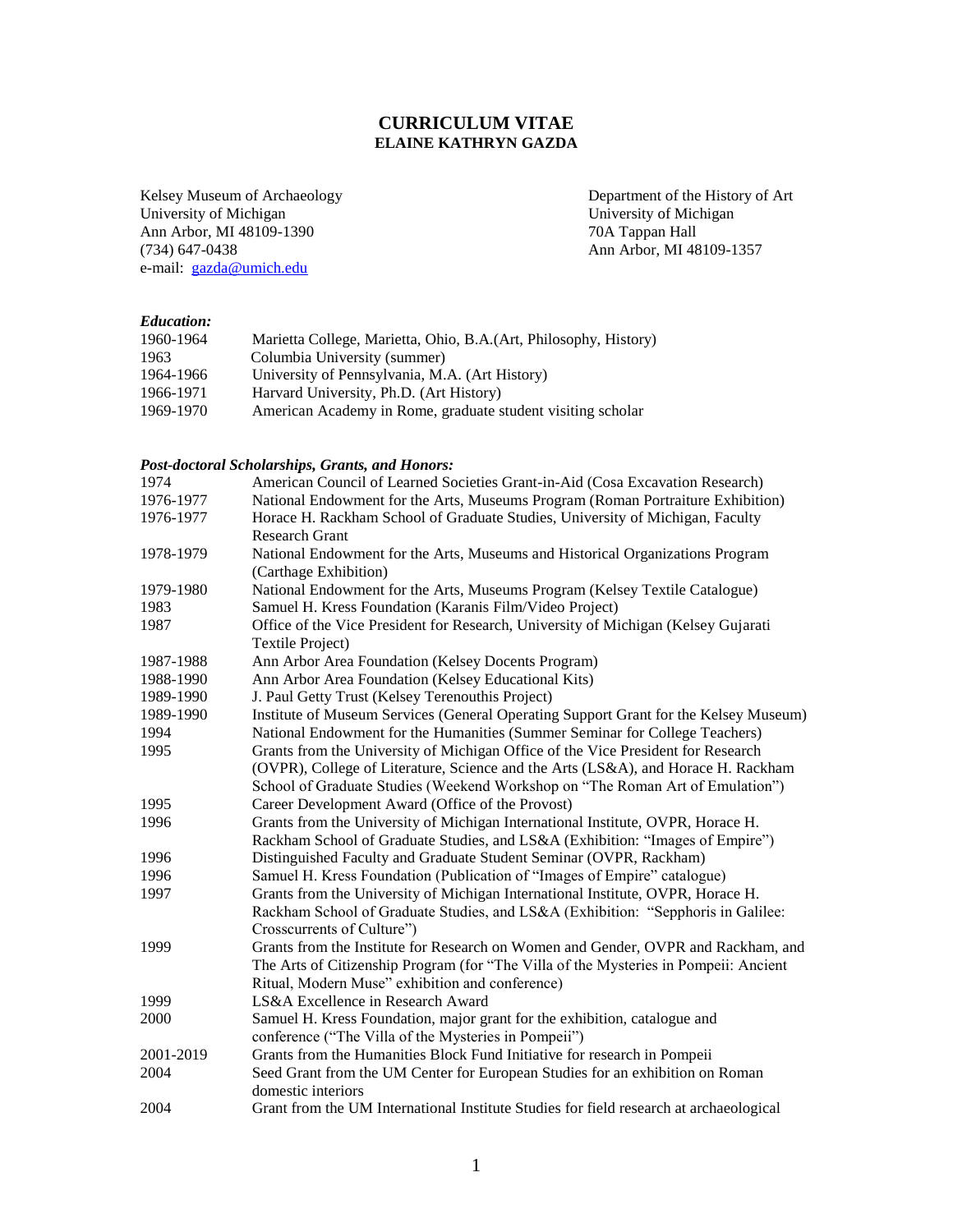|              | sites in Turkey with six graduate students                                                                                                                                                                                     |  |
|--------------|--------------------------------------------------------------------------------------------------------------------------------------------------------------------------------------------------------------------------------|--|
| 2004-2005    | Delivered the Charles Eliot Norton Lectures for the Archaeological Institute of America                                                                                                                                        |  |
| 2005         | Summer Collaborative Project Grant from the UM Institute for the Humanities and the<br>Horace H. Rackham School of Graduate for work with the UM 3D Lab on                                                                     |  |
|              | the production of a 3D reconstruction of Pisidian Antioch                                                                                                                                                                      |  |
| 2006         | Minneapolis Foundation grant for the Villa of the Mysteries interpretive project                                                                                                                                               |  |
| 2006         | Archaeological Institute of America, on behalf of the Ann Arbor Society for Membership<br>Incentive                                                                                                                            |  |
| 2009-present | Elected to Corresponding Membership in the German Archaeological Institute                                                                                                                                                     |  |
| 2010         | John H. D'Arms Faculty Award for Distinguished Graduate Mentoring in the Humanities                                                                                                                                            |  |
| 2011         | American Academy in Rome Trustees' Medal awarded in recognition of achievements<br>as a member of the Board of Trustees.                                                                                                       |  |
| 2012         | Invited External Faculty Dissertation Examiner, Stockholm University (October)                                                                                                                                                 |  |
| 2014         | Lucy Shoe Meritt Scholar in Residence (2013-2014), American Academy in Rome                                                                                                                                                    |  |
| 2015         | Distinguished Faculty Achievement Award, University of Michigan                                                                                                                                                                |  |
| 2016         | Subvention grants from the U-M Office of Research, College of Literature, Science and<br>the Arts, Department of the History of Art, and Kelsey Museum for the exhibition<br>catalogue, Leisure and Luxury in the Age of Nero. |  |
| 2016         | Grants from the U-M Institute for the Humanities, U-M International Institute,                                                                                                                                                 |  |
|              | Department of the History of Art, Department of Classical Studies, IPCAA, and IPGRH<br>for the conference, <i>Reframing Roman Luxury</i> (April 1-3, 2016)                                                                     |  |
| 2017         | Grant from the Loeb Classical Library Foundation, Harvard University, to support the<br>publication of a book, The Roman Decorative Marble Collection in the Kelsey Museum<br>by J.C. Fant, L. Long, and L. McAlpine.          |  |

# *Academic and Museum Appointments:*

|                                                                                                | University of Southern California:                                                                                                              |  |
|------------------------------------------------------------------------------------------------|-------------------------------------------------------------------------------------------------------------------------------------------------|--|
| 1971-1974                                                                                      | Assistant Professor of Fine Arts in the School of Architecture and Fine Arts                                                                    |  |
|                                                                                                | University of Michigan:                                                                                                                         |  |
| 1974-1978                                                                                      | Assistant Professor of Classical Art and Archaeology, Department of the History of Art,<br>and Assistant Curator, Kelsey Museum of Archaeology; |  |
| 1975-1979                                                                                      | Graduate Adviser, Interdepartmental Program in Classical Art and Archaeology (IPCAA)                                                            |  |
| 1978-1988                                                                                      | Associate Professor of Classical Art and Archaeology, Department of the History of Art,<br>and Associate Curator, Kelsey Museum of Archaeology  |  |
| 1979-1980                                                                                      | Acting Director, Kelsey Museum of Archaeology                                                                                                   |  |
| 1979-1980                                                                                      | Director, IPCAA                                                                                                                                 |  |
| 1981-1986                                                                                      | Associate Director, Kelsey Museum of Archaeology                                                                                                |  |
| 1986-1997                                                                                      | Director, Kelsey Museum of Archaeology                                                                                                          |  |
| Professor of Classical Art and Archaeology, Department of the History of Art, and<br>1988-2020 |                                                                                                                                                 |  |
|                                                                                                | Curator, Kelsey Museum of Archaeology                                                                                                           |  |
| 1998                                                                                           | Director, University of Michigan-University of Wisconsin Academic Year                                                                          |  |
|                                                                                                | Program in Florence, winter term                                                                                                                |  |
| 1999-2000                                                                                      | Acting Director, IPCAA                                                                                                                          |  |
| 2001<br>Professor, University of Michigan-University of Wisconsin Academic year                |                                                                                                                                                 |  |
|                                                                                                | Program in Florence, winter term                                                                                                                |  |
| 2005-2006                                                                                      | Co-Interim Director and Graduate Adviser of IPCAA                                                                                               |  |
| 2006-2009                                                                                      | Director of IPCAA                                                                                                                               |  |
| 2009-2010                                                                                      | Graduate Adviser, IPCAA                                                                                                                         |  |
| 2012-2013                                                                                      | Graduate Adviser, IPCAA                                                                                                                         |  |
| 2019-2020                                                                                      | Graduate Adviser, IPCAA                                                                                                                         |  |
| $2020 -$                                                                                       | Professor Emerita of Classical Art and Archaeology, Department of the History of Art<br>and Curator Emerita, Kelsey Museum of Archeology        |  |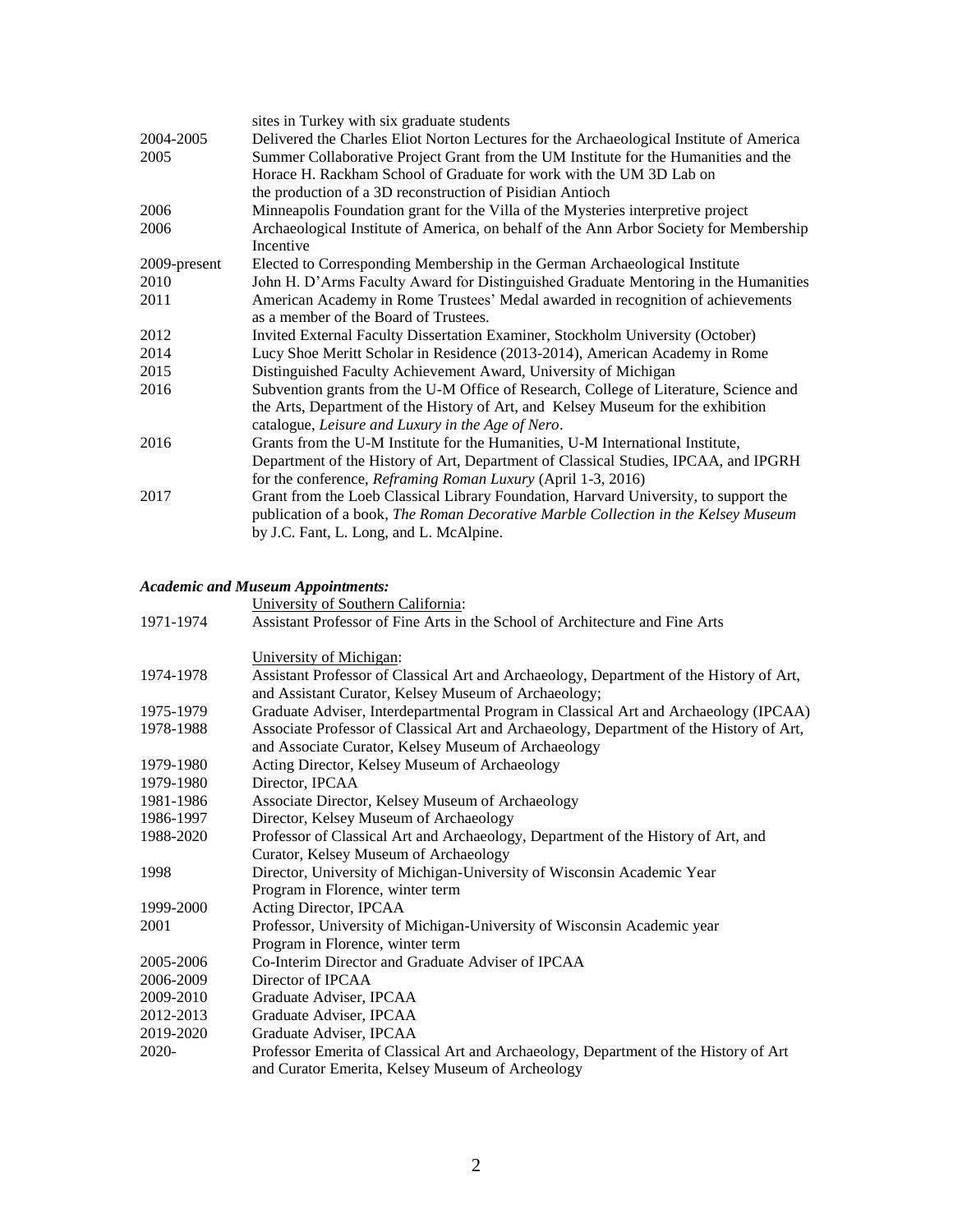|                               | American Academy in Rome:                                                                                                                                                                   |  |  |
|-------------------------------|---------------------------------------------------------------------------------------------------------------------------------------------------------------------------------------------|--|--|
| 1992                          | Visiting Scholar (February-May)                                                                                                                                                             |  |  |
| 1994                          | Co-Director, NEH Summer Seminar for College Teachers                                                                                                                                        |  |  |
| 1995-2018                     | Annual short-term visiting scholar                                                                                                                                                          |  |  |
| 2013-2014                     | Lucy Shoe Meritt Scholar in Residence (May-June)                                                                                                                                            |  |  |
|                               | Other                                                                                                                                                                                       |  |  |
| 2008-2009                     | Phi Beta Kappa Visiting Scholar (including eight campus visits)                                                                                                                             |  |  |
| 2016                          | Guest Scholar/Presenter for "Gods and Mortals in Ancient Art," a Seminar for Graduate                                                                                                       |  |  |
|                               | Students in Classics and Ancient History at the Getty Villa and Getty Center,                                                                                                               |  |  |
|                               | July 11-August 19, 2016 (in residence July 25-29)                                                                                                                                           |  |  |
| 2016                          | Consulting Editor, Art Institute of Chicago, online catalogue of Roman Art.                                                                                                                 |  |  |
| <b>Curatorial Experience:</b> |                                                                                                                                                                                             |  |  |
| 1967                          | Fogg Art Museum, Harvard University: Classified all the paintings in the collection                                                                                                         |  |  |
|                               | according to quality and condition to aid exhibition planning and storage organization.                                                                                                     |  |  |
| 1974-present                  | Kelsey Museum of Archaeology, University of Michigan:                                                                                                                                       |  |  |
| 1975-1976                     | Reinstallation of the permanent collections (with Ann Pillai and Vincent Ciulla)                                                                                                            |  |  |
| 2005-2009                     | Chair of curatorial committee for planning the gallery installation of the Kelsey<br>Museum's new Upjohn wing and curatorial liaison to designer Clifford La Fontaine                       |  |  |
| Exhibitions:                  |                                                                                                                                                                                             |  |  |
| 1976                          | Greek Vases from Boston: c. 600-300 B.C. (with S. Herbert)                                                                                                                                  |  |  |
| 1977                          | Roman Portraiture: Ancient and Modern Revivals                                                                                                                                              |  |  |
| 1977                          | Seleucia-on-the-Tigris (with E. Savage)                                                                                                                                                     |  |  |
| 1977                          | The Gods of Egypt in the Graeco-Roman Period (with the Museum Practices Seminar)                                                                                                            |  |  |
| 1978                          | Islamic Art in the University of Michigan Collections (with P. Soucek)                                                                                                                      |  |  |
| 1978                          | Fortress of Faith: The Monastery of Saint Catherine at Mount Sinai (with G. H.Forsyth)                                                                                                      |  |  |
| 1978                          | Guardians of the Nile: Sculptures from Karanis in the Fayoum (c. 250 B.C.-A.D. 450)                                                                                                         |  |  |
|                               | (with C. Hessenbruch, M. Allen, V. Hutchinson)                                                                                                                                              |  |  |
| 1979                          | Carthage Then and Now (with J. H. Humphrey)                                                                                                                                                 |  |  |
| 1980                          | The Art of the Ancient Weaver (A. van Rosevelt, M. Haidler, A. Rosenberg)                                                                                                                   |  |  |
| 1981                          | Vaults of Memory: Jewish and Christian Imagery in the Catacombs of Rome (loan from<br>The International Committee for the Preservation of the Catacombs in Italy)                           |  |  |
| 1983                          | Karanis: An Egyptian Town in Roman Times (with A. Berlin and J. Royer)                                                                                                                      |  |  |
| 1983                          | In Pursuit of Antiquity: Thomas Spencer Jerome and the Bay of Naples (1899-1914)<br>(with J. D'Arms, C. Finerman, P. Reister)                                                               |  |  |
| 1984                          | Roman Portraits on Coins                                                                                                                                                                    |  |  |
| 1985                          | Visions of Excellence: The Career of Francis W. Kelsey (with C. Finerman)                                                                                                                   |  |  |
| 1985                          | Image and Artifact: Ancient Art from the Detroit Institute of Arts (loan from the Detroit<br>Institute of Arts)                                                                             |  |  |
| 1986                          | Twenty-five Years of Discovery at Sardis (loan from the Johnson Museum, Cornell<br>University)                                                                                              |  |  |
| 1991                          | Archaeology and the Aesthetic Eye of Esther B. Van Deman (with the Fototeca Unione<br>and the American Academy in Rome)                                                                     |  |  |
| 1994                          | Dono Hartwig: Originali ricongiunti e copie tra Roma e Ann Arbor. Ipotesi per il<br>Templum Gentis Flaviae, Rome Museo Nazionale Romano (in collaboration with the<br>curator, Rita Paris.) |  |  |
| 1996                          | Images of Empire: Marble Fragments in Rome and Ann Arbor Rejoined (in collaboration<br>with the Museo Nazionale Romano, Soprintendenza Archeologica di Roma)                                |  |  |
| 1997                          | Sepphoris in Galilee: Crosscurrents of Culture (loan from the North Carolina Museum<br>of Art)                                                                                              |  |  |
| 1997                          | The Scientific Test of the Spade: Leroy Waterman and the University of Michigan<br>Excavations at Sepphoris, 1931 (with E. A. Friedland)                                                    |  |  |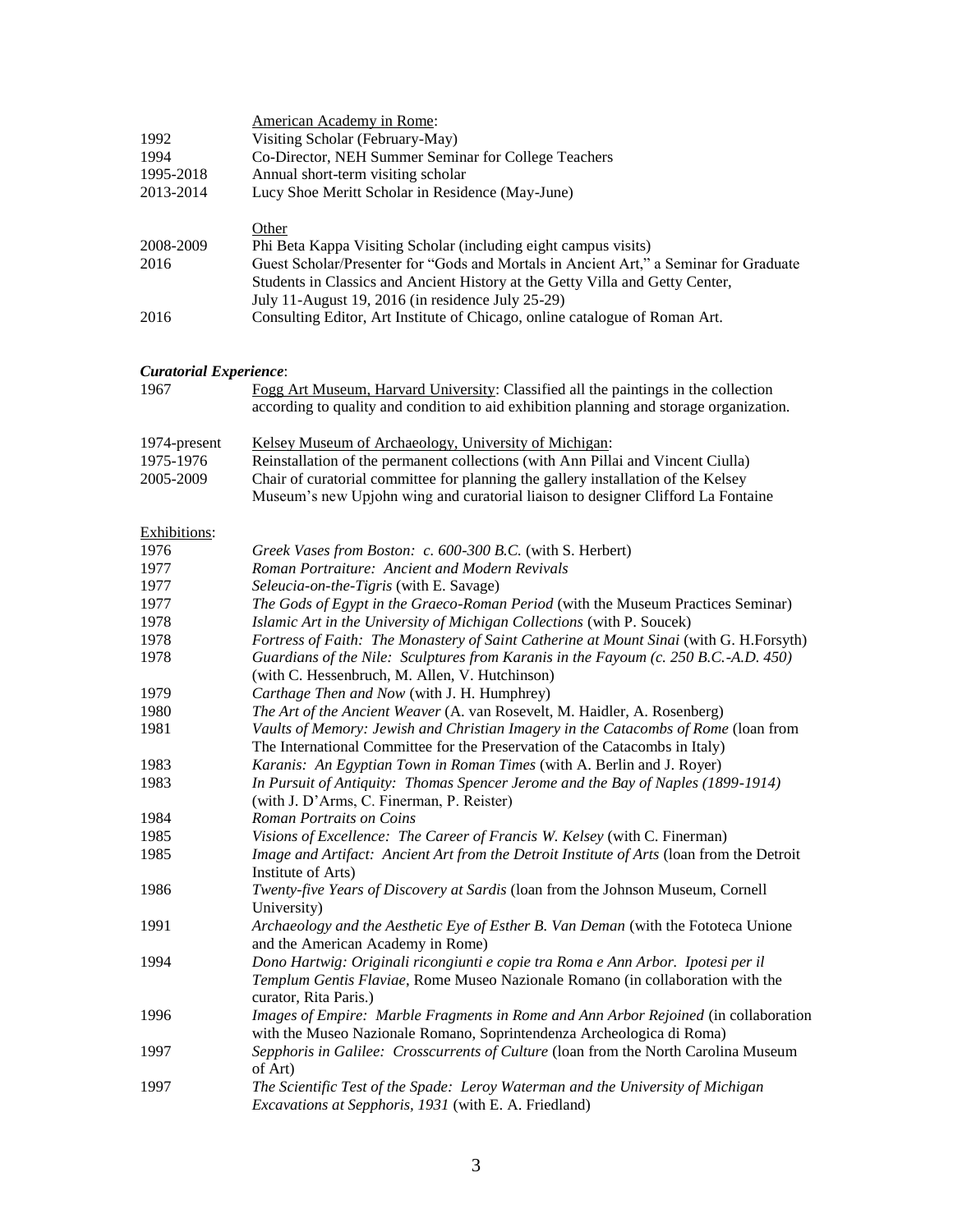| 1997         | Etruscan Antiquities in the Kelsey Museum                                                 |  |
|--------------|-------------------------------------------------------------------------------------------|--|
| 2000         | The Villa of the Mysteries in Pompeii: Ancient Ritual, Modern Muse                        |  |
| 2006         | Building a New Rome: The Imperial Colony of Pisidian Antioch (25 BC-AD 700)               |  |
| 2007-2009    | Head curator for the installation of exhibits in the Upjohn wing of the Kelsey Museum:    |  |
|              | New exhibits prepared: The Greek World (with L. Talalay); Etruria; South Italy; Karanis   |  |
|              | Glass; Alexandria; Bay of Naples; Roman Baths and Bathing; Health, Adornment, and         |  |
|              | Entertainment; Villa of the Mysteries and Roman Villa Culture; Roman Funerary             |  |
|              | Practices; Roman Imperial Cult; Materials and Techniques of Roman Construction; The       |  |
|              | Roman Provinces (including Galilee, Syro-Palestine, Roman Greece and Asia Minor,          |  |
|              | Roman Africa, Gaul and Germany); Roman Inscriptions; Roman Trade; Roman                   |  |
|              | Sculpture; Roman Inscriptions.                                                            |  |
| 2010-present | Open storage drawers: Roman black and red gloss pottery (with L. Banducci); Exotic        |  |
|              | Roman marbles (with L. McAlpine and L. Long); Excavations at Sepphoris in Galilee         |  |
|              | 1931 (with J. Shaya); Excavations at Pisidian Antioch, 1924 (with N. High-Steskal);       |  |
|              | Excavations at Carthage 1925 (with R. Hughes and N. McFerrin).                            |  |
| 2011         | Envisioning Antioch: A Roman Colony in Asia Minor                                         |  |
| 2012         | A Man of Many Parts: The Life and Legacy of Francis Willey Kelsey                         |  |
| 2013         | Section on Roman villas for a show entitled <i>Discovery</i> , curated by Janet Richards. |  |
| 2016-2017    | Leisure and Luxury in the Age of Nero: The Villas of Oplontis near Pompeii (borrowing     |  |
|              | venues included the Museum of the Rockies, Bozeman, Montana, and the Smith College        |  |
|              | Museum of Art, Northampton, Massachusetts)                                                |  |
| 2016-2017    | Etruscan Women (Etruscan class, student exhibit: on view November 2016-March 2017)        |  |
| $2016-$      | Member of a 5-person advisory group developing an exhibition at the Detroit Institute of  |  |
|              | Arts on immigration in the Roman Empire, based on objects lent by the Museo               |  |
|              | Archeologico Nazionale in Naples and the Museo Nazionale Romano in Rome.                  |  |
| 2018         | Member of an NEH advisory workshop on the planning of an exhibition on Hellenistic        |  |
|              | and Roman landscapes, at the San Antonio Museum of Art, June 27-29.                       |  |

## *Archaeological Field Work:*

| 1968      | Draftsman and assistant archaeologist for the Harvard-Cornell Archaeological        |  |
|-----------|-------------------------------------------------------------------------------------|--|
|           | <b>Exploration of Sardis, Turkey</b>                                                |  |
| 1972      | Assistant archaeologist, the American Academy in Rome excavations at the harbor of  |  |
|           | Cosa, Italy                                                                         |  |
| 1973      | July: Research on wall construction at the harbor of Cosa                           |  |
| 1973      | August: Draftsman for the Harvard-Cornell Archaeological Exploration of Sardis      |  |
| 1974      | Research on the excavations of Cosa and other western Italian coastal sites         |  |
| 1978      | Research at Carthage, Tunisia                                                       |  |
| 1999-2005 | Research in Rome and at the Villa of the Mysteries, Pompeii                         |  |
| 2004      | Research at Pisidian Antioch and other Roman sites in Turkey                        |  |
| 2010-2019 | Research on Roman villa, the Bay of Naples (Member Oplontis Project Team 2012-2019) |  |
|           |                                                                                     |  |

### *Principal Academic Interests:*

Roman art and archaeology (particularly Roman sculpture, painting, domestic architecture, artists and craftsmen, and building materials and techniques); Hellenistic sculpture; Etruscan art and archaeology; art and archaeology of Graeco-Roman Egypt. Problems of historiography, artistic repetition and emulation, reception, and the classical tradition; Museum Studies.

# *Teaching:*

| 1968-1971 | Harvard University:                                                   |
|-----------|-----------------------------------------------------------------------|
| 1968-1969 | Teaching Fellow in the introductory survey of the history of art      |
| 1970-1971 | Head Teaching Fellow in the introductory survey of the history of art |
| 1971-1974 | University of Southern California:                                    |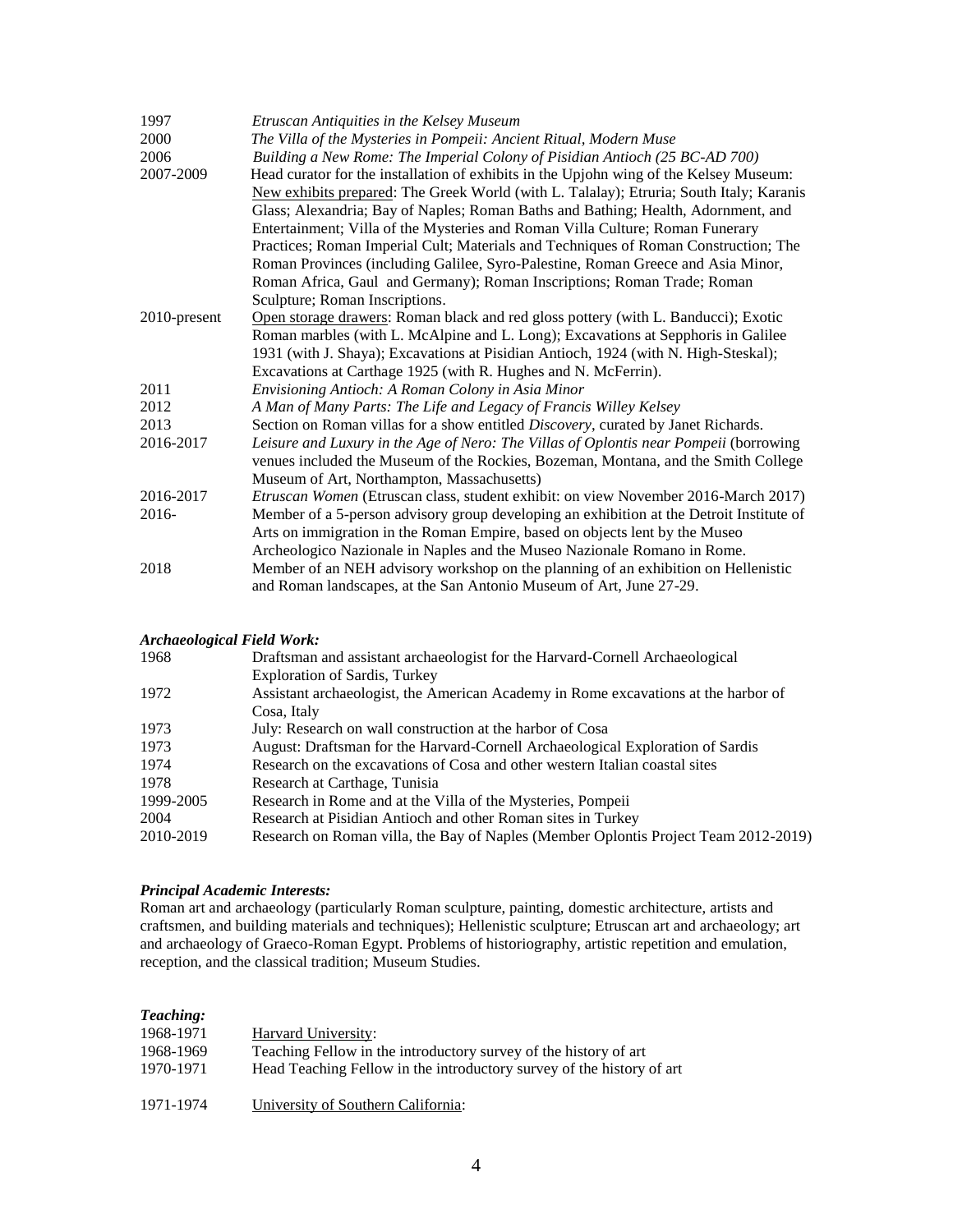|              | Lecture Courses: Introduction to the History of Art: Prehistory to the Renaissance and<br>Renaissance to Modern; Greek Art; Roman Art<br>Graduate Seminars: Roman Sculpture in the Getty Museum; Roman Coinage and<br>Roman Art                                                                                                                                                                                                                                                                                                                                                                                                                                                                                                                                                                                                                                                                                                                                                                                                                                                                                                                                                                                                                                                                                                                                                                                                                                                                                    |
|--------------|--------------------------------------------------------------------------------------------------------------------------------------------------------------------------------------------------------------------------------------------------------------------------------------------------------------------------------------------------------------------------------------------------------------------------------------------------------------------------------------------------------------------------------------------------------------------------------------------------------------------------------------------------------------------------------------------------------------------------------------------------------------------------------------------------------------------------------------------------------------------------------------------------------------------------------------------------------------------------------------------------------------------------------------------------------------------------------------------------------------------------------------------------------------------------------------------------------------------------------------------------------------------------------------------------------------------------------------------------------------------------------------------------------------------------------------------------------------------------------------------------------------------|
| 1975-present | University of Michigan:<br>Lecture courses: Introduction to the History of Western Art: Prehistory to Late Medieval<br>Introduction to Roman Art and Archaeology; Etruscan Art and Archaeology; Egyptian<br>Art and Archaeology; Hellenistic and Roman Sculpture; Roman Monumental Painting;<br>Gender in the Arts: Women and Gender in the Art of Roman Italy; The Art and Life of<br>Roman Villas on the Bay of Naples; The Arts of Empire: Visual Responses to<br>Roman Rule in the Middle East and North Africa; Introduction to Museum Studies;<br>The Romans on Display                                                                                                                                                                                                                                                                                                                                                                                                                                                                                                                                                                                                                                                                                                                                                                                                                                                                                                                                      |
|              | <b>Graduate Seminars on Roman Art and Museum Practices:</b><br>Roman Portraiture; Roman Sarcophagi; Problems of Restoration, Replication and<br>Forgery; Late Antique Sculpture; Roman Sculpture in Context; Roman "Copies"; The<br>Theory and Practice of Roman Sculpture; Emulation in Roman Art; Women and Cult<br>in the Art of Roman Italy; Roman Art and Museum Issues; Archaeological Museum<br>Practices; Museum Research Methods; Roman Cities of Asia Minor; Domestic Space<br>in the Roman World; Theory in Classical Art and Archaeology (these last two co-<br>taught with Lisa Nevett); Villas on the Bay of Naples.<br>Dissertations chaired or co-chaired: Carolyn Hessenbruch McKeon, Marti Lu Allen,<br>Valerie Hutchinson Pennanen, Anne E. Haeckl, Karen E. Ros, Helen Dizikes Sanders,<br>Diana A. Conlin, Ellen E. Perry, Jennifer F. Trimble, Elise A. Friedland, Molly<br>Swetnam-Burland, Elizabeth De Grummond Colantoni, Brenda Longfellow, Lea M.<br>Stirling, Melanie Grunow Sobocinski, Diana Y. Ng, Jessica Davis Powers, Timothy J.<br>Motz, Molly McGlannen Lindner, Alexander Nagel, Benjamin Rubin, Adrian Ossi,<br>Hima Mallampati Gleason, Daniel Shoup, Katharine A. Raff, Lynley McAlpine,<br>Neville McFerrin (co-chair), Nicole High-Steskal, Jenny Kreiger, Emma Sachs.<br>Dissertations in progress: Alison Rittershaus (co-chair), Alexandra Creola (co-chair),<br>Zoe Ortiz (co-chair), Craig Harvey (member), Arianna Zapelloni Pavia (member:<br>defended 3/11/20). |
| 1998, 2001   | Michigan-Wisconsin-Duke Academic Year Program in Florence:<br>Etruscan Art and Archaeology and Undergraduate Independent Research                                                                                                                                                                                                                                                                                                                                                                                                                                                                                                                                                                                                                                                                                                                                                                                                                                                                                                                                                                                                                                                                                                                                                                                                                                                                                                                                                                                  |
| 1994         | American Academy in Rome:<br>NEH Summer Seminar for College Teachers (co-directed with M. Marvin): "The<br>Roman Art of Emulation"                                                                                                                                                                                                                                                                                                                                                                                                                                                                                                                                                                                                                                                                                                                                                                                                                                                                                                                                                                                                                                                                                                                                                                                                                                                                                                                                                                                 |
| 2008-2009    | Phi Beta Kappa Visiting Scholar:<br>Taught classes on Roman Villas, Pompeii, Roman Painting, Pisidian Antioch, Museum<br>Ethics, and Museum Exhibition Planning at eight campuses during the academic year.                                                                                                                                                                                                                                                                                                                                                                                                                                                                                                                                                                                                                                                                                                                                                                                                                                                                                                                                                                                                                                                                                                                                                                                                                                                                                                        |
| 2016         | Visiting Scholar at the Getty Villa and Getty Center:<br>Conducted several seminar and gallery sessions and held individual conferences in the<br>context of a seminar on material culture for graduate students in Classics and Ancient<br>History sponsored by the Society for Classical Studies at the Getty. I was the specialist<br>on Roman sculpture for the week of July 25 <sup>th</sup> .                                                                                                                                                                                                                                                                                                                                                                                                                                                                                                                                                                                                                                                                                                                                                                                                                                                                                                                                                                                                                                                                                                                |

*Committee Appointments and other Service at the University of Michigan:* Committee on the Interdepartmental Program in Classical Art and Archaeology (Graduate Advisor: 1975-1979; 1982-1984; 2005-2006; 2012-2013; 2019-2020. Acting Director: 1979-1980; 1999-2000; Co-Director: 2005-06; Director: 2006-2009)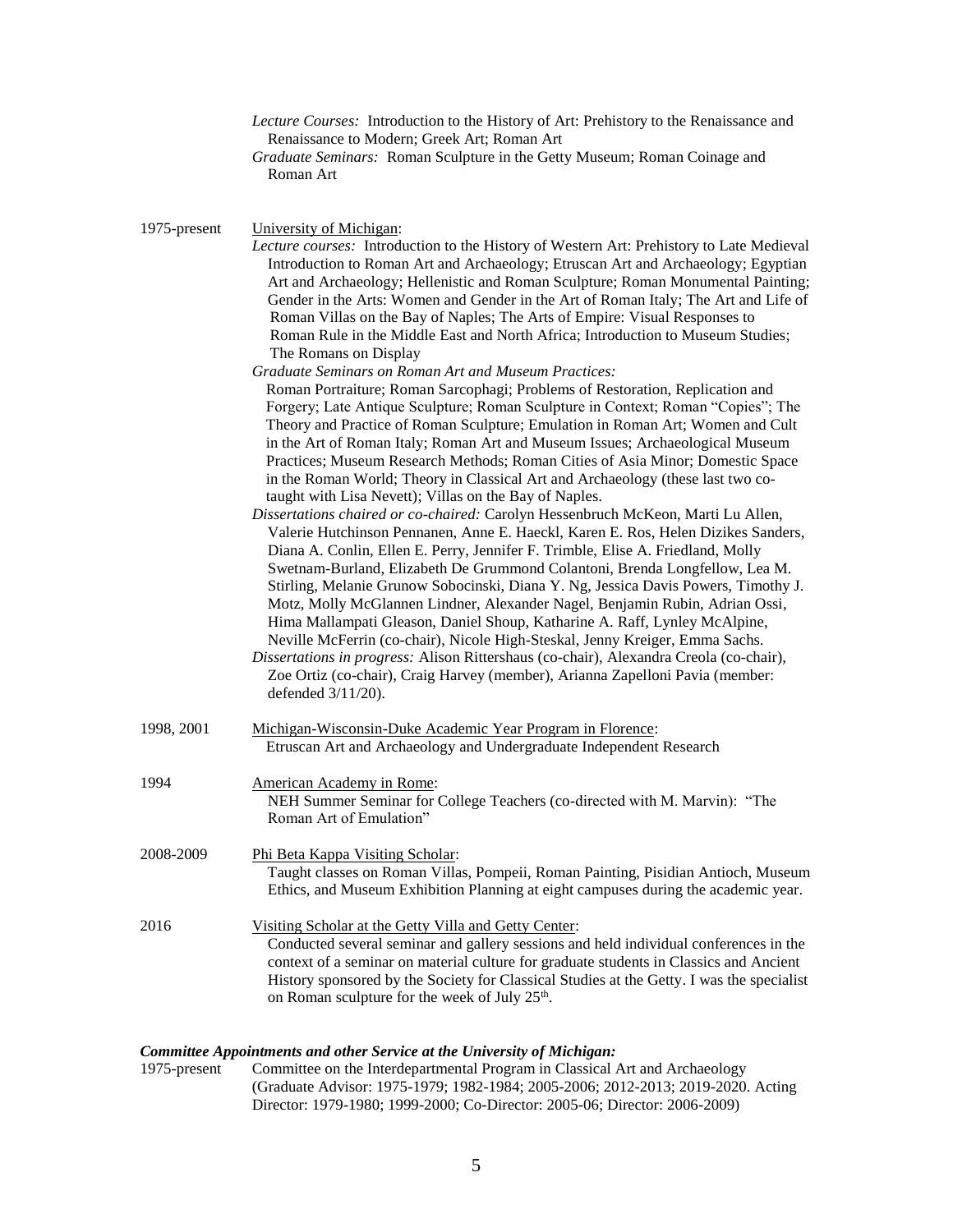| 1975-1976    | Executive Committee of the Department of the History of Art                          |  |
|--------------|--------------------------------------------------------------------------------------|--|
| 1977-1981    | College of Literature, Sciences and the Arts (LS&A), Library Committee               |  |
| 1977-1978    | Time Schedule and Curriculum Committee, Department of Classical Studies              |  |
| 1977-1979    | Faculty Appeals Panel, LS&A                                                          |  |
| 1977-1979    | Advisory Committee to the English Composition Board                                  |  |
| 1978-1980    | Executive Committee of the Department of the History of Art                          |  |
| 1979-2009    | Executive Committee of the Kelsey Museum                                             |  |
| 1980         | Search Committee for Director of the Museum of Art                                   |  |
| 1980-2010    | Editorial Board, Bulletin of the Museums of Art and Archaeology of the University of |  |
|              | Michigan.                                                                            |  |
| 1981-1985    | Senior Fellow, Society of Fellows, the University of Michigan                        |  |
| 1982         | LS&A Review Committee on the Exhibit Museum                                          |  |
| 1982-1983    | Search Committee (Chair) for Islamic position, Department of the History of Art      |  |
| 1984-1999    | University Research Club                                                             |  |
| 1985-1986    | Graduate Committee, Department of the History of Art                                 |  |
| 1985-1999    | Museum Practice Program Committee                                                    |  |
| 1986-1987    | Academic Committee (Chair), Department of the History of Art                         |  |
| 1986-1987    | Executive Committee, Exhibit Museum                                                  |  |
| 1987         | University Library Council                                                           |  |
| 1987-1988    | Executive Committee, Department of the History of Art                                |  |
| 1987-1991    | Executive Committee, University of Michigan Press                                    |  |
| 1988-1989    | Search Committee for Roman Archaeologist position, Department of Classical Studies   |  |
| 1989-1992    | Board of Directors, University Club                                                  |  |
| 1990-present | Co-editor, Kelsey Museum Studies                                                     |  |
| 1990-1993    | Senate Assembly                                                                      |  |
| 1990-1992    | Academic Judiciary (LS&A)                                                            |  |
| 1990-1991    | Provost's Advisory Committee on Excellence                                           |  |
| 1990-1993    | Henry Russel Lectureship Selection Committee                                         |  |
| 1991-1992    | Institute for the Humanities Associate                                               |  |
| 1993-1997    | Editorial Committee, Ratio (Institute for the Humanities)                            |  |
| 1993-1997    | Executive Committee, Program on Studies in Religion                                  |  |
| 1995         | Arts and Undergraduate Education Task Force                                          |  |
| 1995-1997    | Research Council, Office of the Vice President for Research (OVPR)                   |  |
| 1995-1997    | <b>OVPR</b> Humanities Initiative                                                    |  |
| 1996-1998    | Advisory Committee on the Year of the Humanities and Arts (OVPR)                     |  |
| 1996         | Reviewer for Career Development Award, Office of the Provost                         |  |
| 1997-2000    | Arts Advisory Board, Office of the Provost for the Arts                              |  |
| 1998-1999    | Advisory Committee on the Florence Program                                           |  |
| 1998         | Focus Group on the Future Direction of the College of LS&A                           |  |
| 1998-2001    | Institute for the Humanities, Associate                                              |  |
| 1999         | Faculty-Student Committee on LS&A Degree Credit for ROTC courses                     |  |
| 1999         | Interim Director of Undergraduate Studies, Department of the History of Art (Winter  |  |
|              | Term)                                                                                |  |
| 1999-2001    | Committee on the Museum Studies Program                                              |  |
| 1999-2001    | Working Group on an Undergraduate Minor in Museum Studies                            |  |
| 1999-2000    | Arts Advisory Board Sub-Committee on a Cultural Arts Building                        |  |
| 1999-2000    | Executive Committee, Department of the History of Art                                |  |
| 1999-2000    | Liaison to the Visual Resources Center, Department of the History of Art             |  |
| 2002         | Executive Committee of the Interdepartmental Program in Greek and Roman              |  |
|              | History                                                                              |  |
|              | Search Committee for the position in Greek Art and Archaeology                       |  |
| 2003         | Third Year Faculty Review Committee, History of Art, Chair                           |  |
| 2003         | Tenure Committee, History of Art                                                     |  |
|              | Promotion committee, Kelsey Museum                                                   |  |
|              | German Examiner, IPCAA                                                               |  |
| 2004         | Mentoring Committee, History of Art                                                  |  |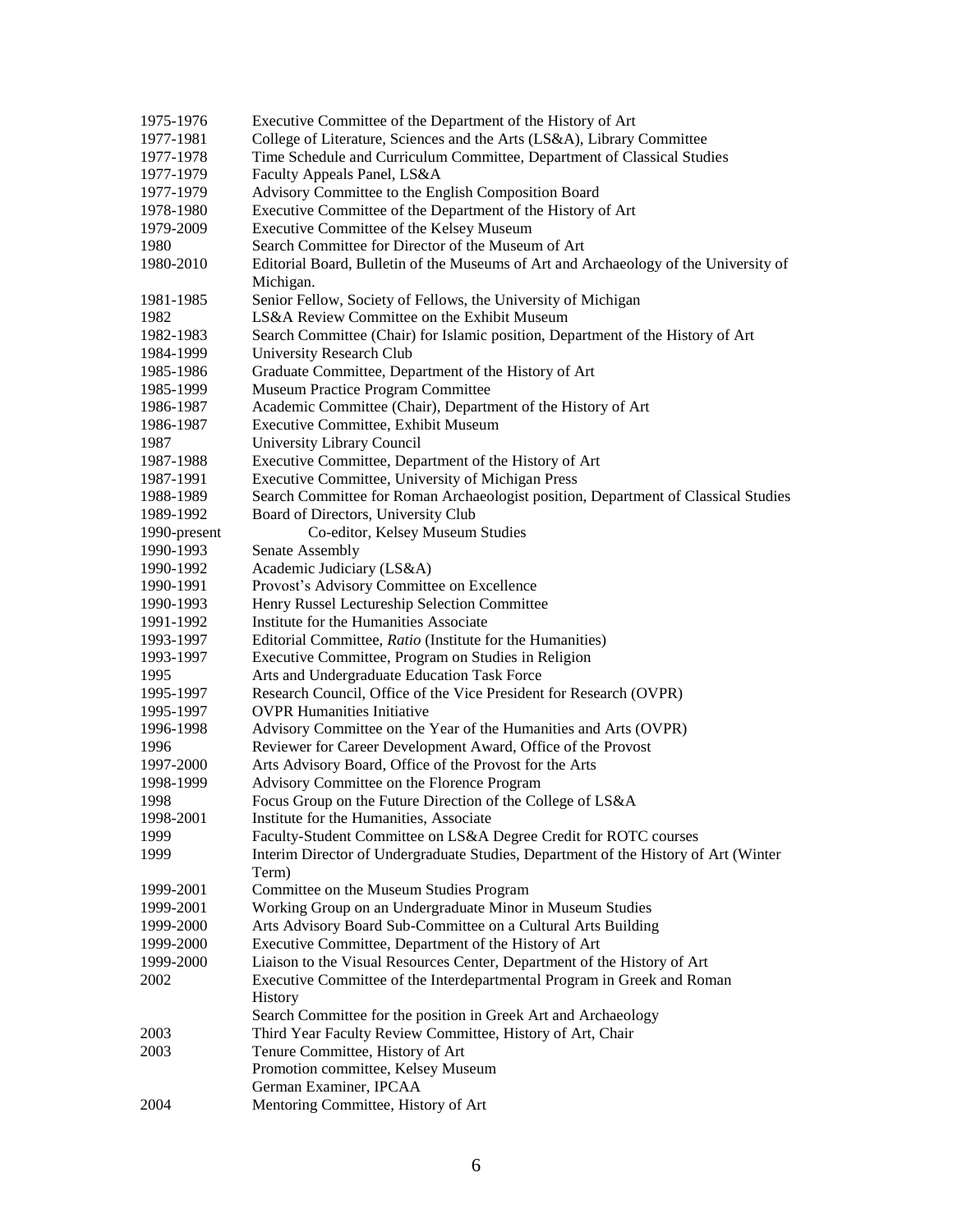| Third Year Faculty Review Committee, History of Art                                      |  |  |
|------------------------------------------------------------------------------------------|--|--|
| New Wing Planning Group, Kelsey Museum                                                   |  |  |
| Publications Committee, Kelsey Museum                                                    |  |  |
| AAM/MAP Committee, Kelsey Museum                                                         |  |  |
| German Examiner, IPCAA                                                                   |  |  |
| Mentoring Committee, History of Art                                                      |  |  |
| Chair, Third Year Faculty Review Committee, History of Art/Classical Studies             |  |  |
| Undergraduate Committee and Advising, History of Art                                     |  |  |
| Latin Examiner, History of Art                                                           |  |  |
| Search Committee for Visiting Lecturer positions in History of Art and Classical Studies |  |  |
| Chair, Joint Tenure Panel (History of Art and Classical Studies)                         |  |  |
| Member, Search Committee for two positions in Classical Art and Archaeology              |  |  |
| (Classical Studies and IPCAA)                                                            |  |  |
| Faculty mentor, Department of History of Art.                                            |  |  |
| Member, Promotion Committee, Department of History of Art                                |  |  |
| LS&A Faculty Grievance Board                                                             |  |  |
| Member, Promotion Committee, Department of Classical Studies                             |  |  |
| Member, Promotion Committee, Department of the History of Art                            |  |  |
| Member, Promotion Committee, Department of Classical Studies                             |  |  |
| Member, Promotion Committee, Department of the History of Art                            |  |  |
| Horace H. Rackham School of Graduate Studies, Faculty Awards for Distinguished           |  |  |
| Mentoring of Graduate Students, Selection Committee                                      |  |  |
| Undergraduate Committee, Department of the History of Art                                |  |  |
| Member, Search Committee for Museum Educator, Kelsey Museum                              |  |  |
| Library Committee, Kelsey Museum: Chair 2014-16; Member 2016-2017; Chair 2017-           |  |  |
| Member, Search Committee for Assistant Professor of Greek Art, Department of the         |  |  |
| History of Art and Assistant Curator, Kelsey Museum                                      |  |  |
| Director of Kelsey Museum Publications                                                   |  |  |
| Member, Search Committee for Assistant Professor of Classics (in numismatics),           |  |  |
| Department of Classical Studies and Assistant Curator of Numismatics, Kelsey Museum      |  |  |
| Search Committee for the Kelsey Museum Editor                                            |  |  |
| Member, Search Committee for Assistant Professor of Ancient Mediterranean Art,           |  |  |
| Department of the History of Art, and Assistant Curator, Kelsey Museum                   |  |  |
|                                                                                          |  |  |

# *Memberships in Professional Organizations:*

| College Art Association of America                    | <b>American Association of Museums</b>  |
|-------------------------------------------------------|-----------------------------------------|
| Archaeological Institute of America                   | International Council of Museums        |
| Classical Society of the American Academy in Rome     | Midwest Art History Society             |
| Society of Fellows of the American Academy in Rome    | International Association for Classical |
| National Trust for Historic Preservation              | Archaeology                             |
| German Archaeological Institute, Corresponding Member |                                         |

# *Service to Professional Organizations:*

| 1975-present | Advisory Council to the Committee on the School of Classical Studies of the American                     |
|--------------|----------------------------------------------------------------------------------------------------------|
|              | Academy in Rome                                                                                          |
| 1982-1983    | Classical Studies Jury, American Academy in Rome                                                         |
| 1984-1985    | Juror for the Kress Foundation two-year pre-doctoral fellowships for research at foreign<br>institutions |
| 1989-1991    | President, Classical Society of the American Academy in Rome (CSAAR)                                     |
| 1991-1994    | <b>CSAAR</b> Executive Committee                                                                         |
| 1991-1996    | Overseers' Visiting Committee on the Department of Fine Arts, Harvard University                         |
| 1992         | Consultant for the Center for the Advanced Study of the Visual Arts, National Gallery of Art             |
| 1992-1994    | <b>CSAAR</b> Committee on the Constitution                                                               |
| 1994-2011    | Trustee, American Academy in Rome (AAR)                                                                  |
|              |                                                                                                          |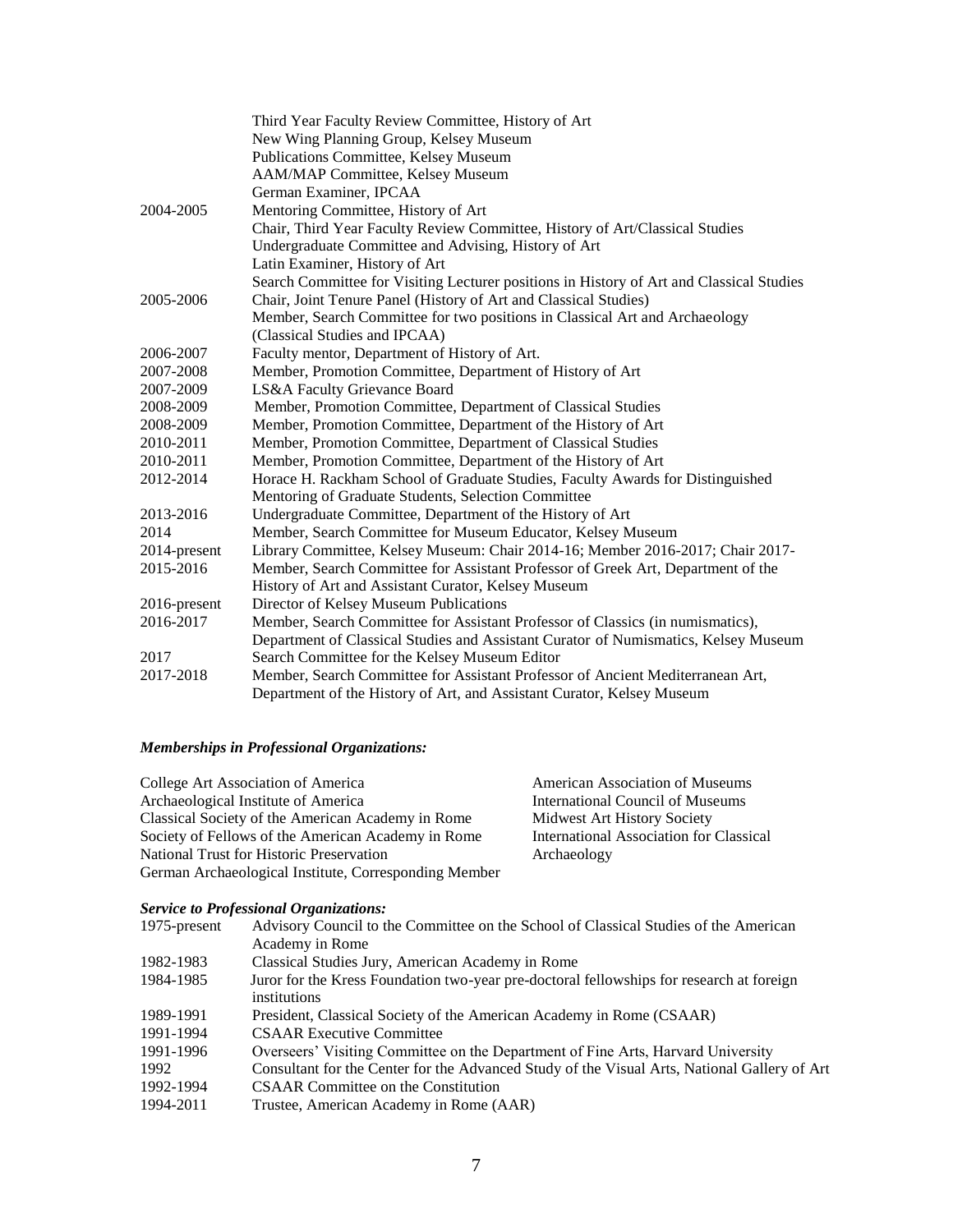|              | Chair, Publications Committee, AAR (1994-2002) Co-Chair (2003-2011), Member<br>$(2012$ -present)        |
|--------------|---------------------------------------------------------------------------------------------------------|
|              | Series editor, Supplements to the Memoirs of the American Academy in Rome and                           |
|              | Papers and Monographs of the American Academy in Rome (1999-present)                                    |
|              | Member, Committee on the School of Classical Studies, AAR (1994-2011)                                   |
|              | Member, Search Committee for the Mellon Professor of the School of Classical Studies,<br>AAR (1995)     |
|              | Member, Search Committee for Director of the AAR Summer School (1997)                                   |
|              | Member, Ad Hoc Task Force on Archaeology (2002-2003)                                                    |
|              | Member, Search Committee for the Mellon Professor of the School of Classical Studies,<br>AAR (2008)     |
|              | Ancient Studies Jury Chief (2009-2010)                                                                  |
| 1995-2000    | Museum and Exhibitions Interest Group, Archaeological Institute of America (AIA)                        |
| 1995-1999    | George M.A. Hanfmann Lecture Sub-Committee (AIA) (Chair 1996-1999)                                      |
| 1996-2000    | Advisory Committee on the "Roman Perseus" project, Harvard University                                   |
| 2004-2006    | Co-President, Ann Arbor Society of the Archaeological Institute of America                              |
| 2006-2012    | Gold Medal Committee, Archaeological Institute of America                                               |
| 2011-present | Ancient Painting Interest Group, AIA                                                                    |
| 2011-2013    | Archaeological Institute of America and American Art Museum Directors ad hoc<br><b>Joint Task Force</b> |
| Ongoing-     | Referee for: National Endowment for the Humanities, National Geographic Society,                        |
|              | American Journal of Archaeology, J. Paul Getty Trust Publications Program and Grants                    |
|              | Program, Classical Antiquity, Journal of Roman Archaeology, Archaeological News,                        |
|              | Hesperia, Römische Mitteilungen, Cornell University Press, University of Michigan                       |
|              | Press, Cambridge University Press, Oxford University Press, Social Science and                          |
|              | Humanities Research Council of Canada (SHRRC), Etruscan Foundation, Israel Science                      |
|              | Foundation, Leverhulm Trust, Austrian Science Fund, MUIR (the Italian Ministry of                       |
|              | Education. Universities and Research).                                                                  |

### *Publications:*

Books and exhibition catalogues:

- 1977 *Roman Portraiture: Ancient and Modern Revivals*, (Kelsey Museum of Archaeology, Ann Arbor) 41 pp. Editor and contributor.
- 1977 *The Gods of Egypt in the Graeco-Roman Period*, (Kelsey Museum of Archaeology, Ann Arbor) 117 pp. Faculty editor.
- 1978 *Guardians of the Nile: Sculptures from Karanis in the Fayoum, c. 250 B.C.-A.D. 450*, (Kelsey Museum of Archaeology, Ann Arbor) 80 pp.; with C. Hessenbruch, M. Allen and V. Hutchinson.
- 1980 *The Art of the Ancient Weaver*, (Kelsey Museum of Archaeology, Ann Arbor) 35 pp. Editor1983
- 1983 Karanis: An Egyptian Town in Roman Times (Kelsey Museum of Archaeology, Ann Arbor) 50 pp. Editor and contributor. Second edition with new introduction and revised bibliography by Terry Wilfong, 2005.
- 1983 *In Pursuit of Antiquity: Thomas Spencer Jerome and the Bay of Naples 1899-1914*, (Kelsey Museum of Archaeology, Ann Arbor) 26 pp. Editor and contributor.
- 1987 *The Roman Port of Cosa: A Center of Ancient Trade*, (Princeton University Press). 353 pp. With A.M. McCann, J. Bourgeois, J.P. Oleson and E.L. Will.
- 1991 *Roman Art in the Private Sphere*, (University of Michigan Press). 156 pp. Editor and author of introductory essay. Assisted by Anne E. Haeckl.
- 1996 *Images of Empire: Flavian Fragments in Rome and Ann Arbor Rejoined* (Kelsey Museum of Archaeology and the Soprintendenza Archeologica di Roma, Ann Arbor) 60 pp. With Anne E. Haeckl and Rita Paris.
- 1997 *The Scientific Test of the Spade: Leroy Waterman and the University of Michigan Excavations at Sepphoris, 1931*, (Kelsey Museum or Archaeology, Ann Arbor, 1997) 21 pp. With Elise Friedland and Josephine Shaya.
- 2000 *The Villa of the Mysteries in Pompeii: Ancient Ritual, Modern Muse* (Kelsey Museum of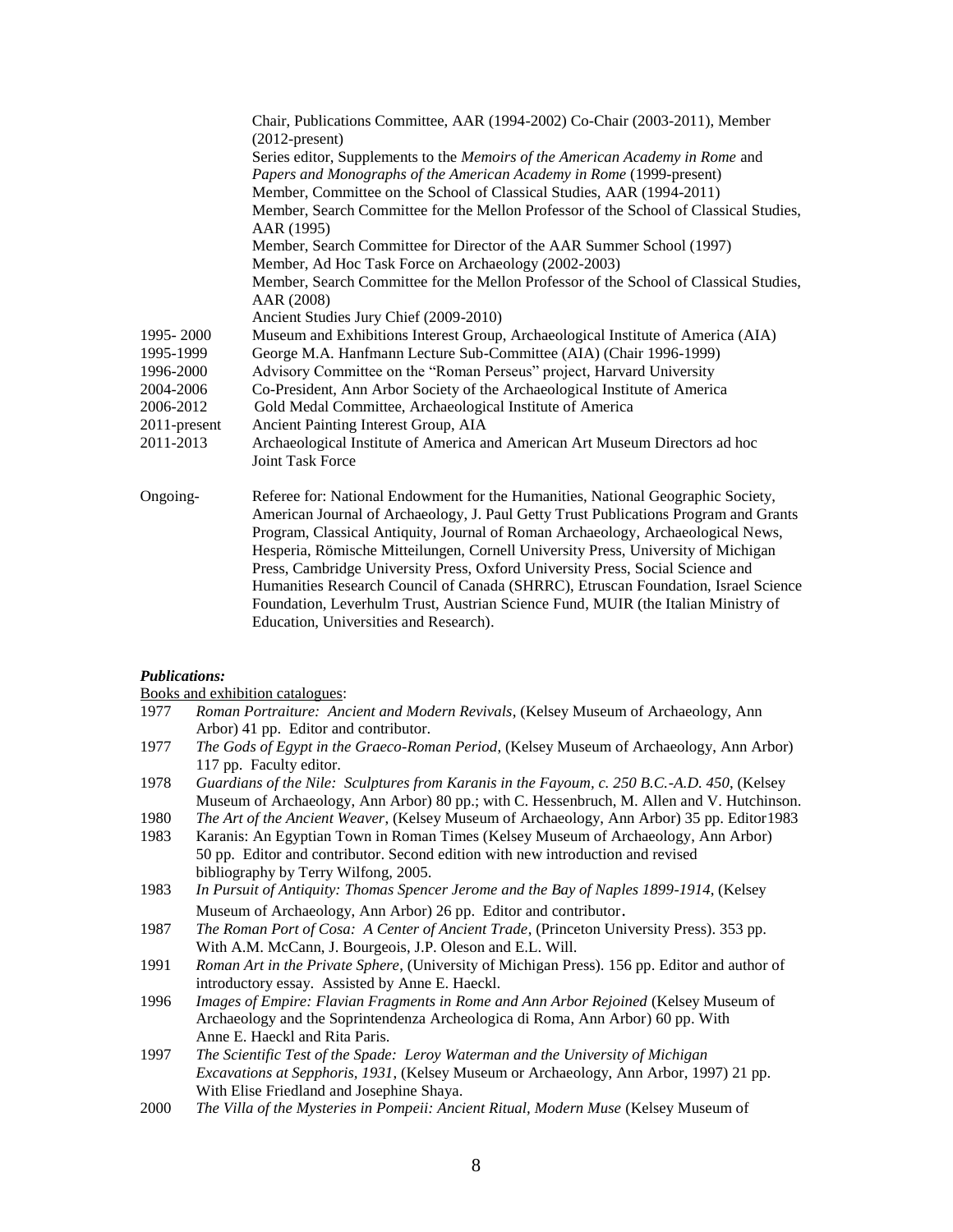Archaeology and University of Michigan Museum of Art) 250 pp. Editor and contributor.

- 2002 *The Ancient Art of Emulation: Studies in Artistic Originality and Tradition from the Present to Classical Antiquity* (Memoirs of the American Academy in Rome: Supplement no. 1, Ann Arbor). 300 pp. Editor and author of introductory essay.
- 2011 *Roman Art in the Private Sphere*, second edition (University of Michigan Press). 156 pp. Editor and author of a new 30 pp. introduction.
- 2011 *Building a New Rome: The Imperial Colony of Pisidian Antioch (25 BC-AD 700)* (Kelsey Museum of Archaeology, Ann Arbor). 219 pp. Co-editor with Diana Y. Ng and contributor.
- 2015 *The Oxford Handbook of Roman Sculpture* (Oxford University Press). 713 pp. Co-editor with E. A. Friedland and M. G. Sobocinski and contributor.
- 2016 *Leisure and Luxury in the Age of Nero: The Villas of Oplontis near Pompeii* (Kelsey Museum of Archaeology, Ann Arbor). 288 pp. Co-editor with John R. Clarke and contributor.
- 2019- *The Art and Life of Roman* Villas (monograph in preparation for Cambridge University Press)
- 2020- *The Sculpture Collections of the Kelsey Museum of Archaeology*, (volume in preparation for the Kelsey Museum Studies)

Exhibition brochures:

- 1977 *Fortress of Faith: The Monastery of Saint Catherine at Mount Sinai*, (Kelsey Museum of Archaeology, Ann Arbor); with George H. Forsyth, Jr.
- 1981 *Vaults of Memory: Jewish and Christian Imagery in the Catacombs of Rome*, (Kelsey Museum of Archaeology, Ann Arbor) by Estelle Brettman. Editor.

Articles and Chapters:

- 1970 "Ancient Bronzes: Decline, Survival, Revival," in *Art and Technology: A Symposium on Classical Bronzes*, eds. S. Doeringer, D.G. Mitten, and A. Steinberg (M.I.T. Press: Cambridge, Mass.), 245-270; with George M.A. Hanfmann.
- 1973 "Etruscan Influence in the Funerary Reliefs of Late Republican Rome," *Aufstieg und Niedergang der römischen Welt* I, iv, ed. H. Temporini (de Gruyter: Berlin), 855-870.
- 1974 "Two Roman Portrait Reliefs," *The J. Paul Getty Museum Journal*, vol. I, 61-72.
- 1978 "Venus and a Roman Emperor," *Museum News* (The Toledo Museum of Art: Toledo) 1-13.
- 1979 "Polydeukion," *Eighty Works from the Collection of the University of Michigan Museum of Art: A Handbook* (University of Michigan Museum of Art) No. 30.
- 1980 "A Portrait of Polydeukion," *Bulletin: Museums of Art and Archaeology at The University of Michigan* 3, 1-13.
- 1981 "Ganymede and the Eagle: A Marble Group from the Age of Augustine," *Excavations at Carthage 1977 Conducted by the University of Michigan*, ed. J.H. Humphrey, 6, 125-178.
- 1981 "Ganymede and the Eagle: A Marble Group from Carthage," *Archaeology* 34, 56-60.
- 1987 "The Port and Fishery: Description of the Extant Remains and Sequence of Construction," in A.M. McCann, J. Bourgeois, J.P. Oleson and E.L. Will, *The Roman Port of Cosa: A Center of Ancient Trade*, (Princeton University Press). Chapter IV, pp. 74-97.
- 1987 "Reconstruction and Function: Port, Fishery and Villa," with A.M. McCann in A.M. McCann, J. Bourgeois, J.P. Oleson and E.L. Will, *The Roman Port of Cosa: A Center of Ancient Trade*, (Princeton University Press). Chapter VII, pp. 137-159.
- 1993 "Roman Portraiture: Reflections on the Question of Context," *Journal of Roman Archaeology* 289-302, with Anne E. Haeckl.
- 1994 "I frammenti del Kelsey Museum of Archaeology," (pp. 62-73) and "Note sulla storia dei frammenti domizianei e del museo," (pp. 93-95) in *Dono Hartwig: Originali ricongiunti e copie tra Roma e Ann Arbor* (Rome).
- 1995 "Roman Copies: The Unmaking of a Modern Myth," *Journal of Roman Archaeology* 8, 530-534.
- 1995 "Reconsidering Repetition: Roman Sculpture and the Ethos of Emulation," *Harvard Studies in Classical Philology* 97, 121-156.
- 2001 "Cosa's Contribution to the Study of Roman Hydraulic Concrete: An Historiographic Commentary," *New Light from Ancient Cosa: Classical Mediterranean Studies in Honor of Cleo Rickman Fitch*, ed. N. W. Goldman (American Academy in Rome/Peter Lang, New York) 145-177.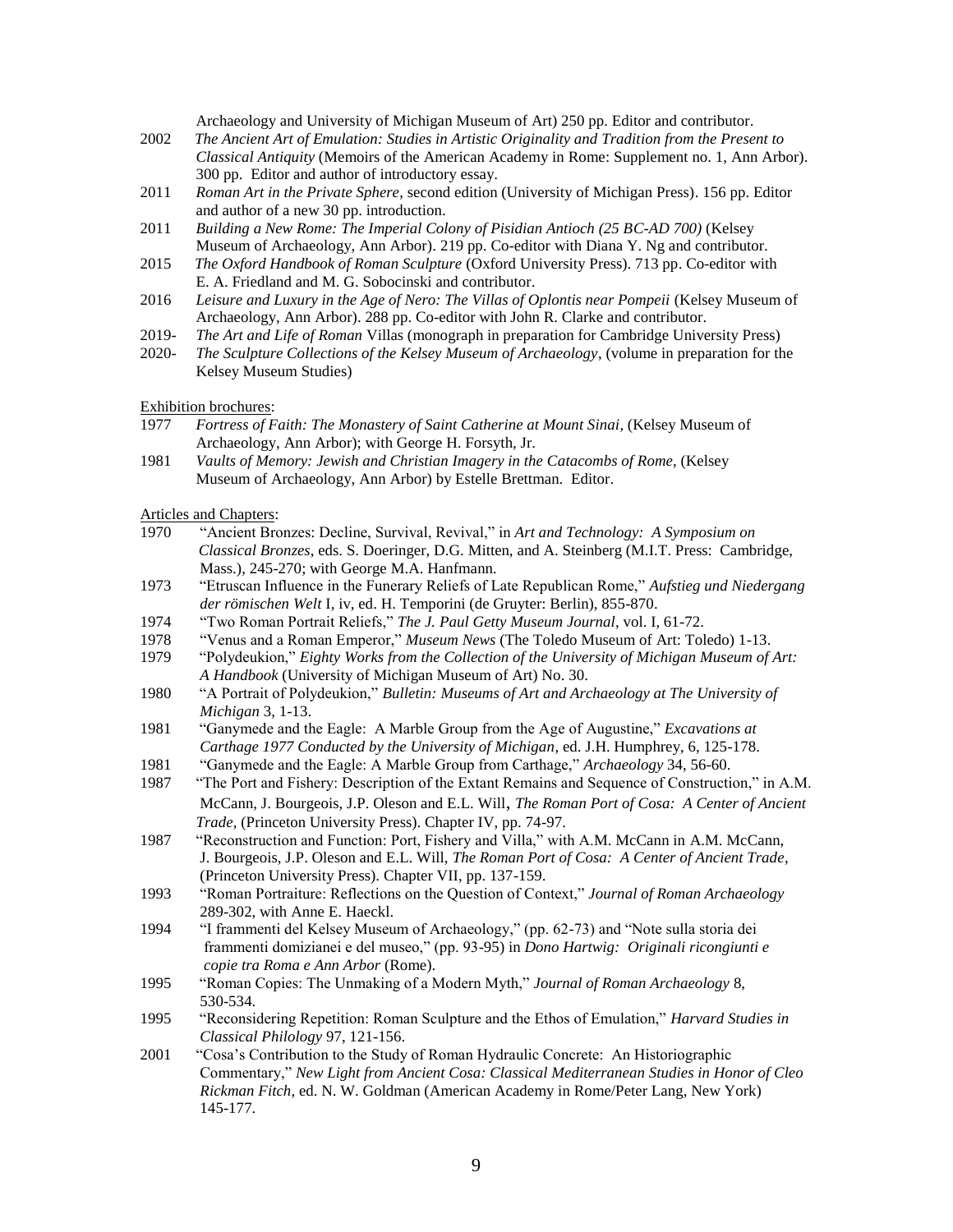- 2002 "Mythological Marbles in Late Antiquity: The Artistic Circle of Aphrodisias," *Journal of Roman Archaeology* 15, 660-665.
- 2002 "Beyond Copying: Artistic Originality and Tradition," introductory chapter in *The Ancient Art of Emulation: Studies in Artistic Originality and Tradition from the Present to Classical Antiquity* (Memoirs of the American Academy in Rome: Supplement no. 1, Ann Arbor), E. K. Gazda, ed., 1-24.
- 2007 "Replicating Roman Murals in Pompeii: Archaeology, Art and Politics in Italy of the 1920s," in *Antiquity Recovered: The Legacy of Pompeii and Herculaneum*, eds. V. Coats and J. Seydl, (J. Paul Getty Publications).
- 2008 "Cosa's Hydraulic Concrete: Towards a Revised Chronology," in *The Maritime World of Ancient Rome*, ed. R. Hohlfelder, *Supplements to the Memoirs of the American Academy in Rome.*
- 2009 "The Hartwig-Kelsey Fragments: A Pentelic Marble Case Study," *ASMOSIA* VIII (2007), with I.B. Romano and S. Pike.
- 2010 "Domestic Art and the Instability of Cultural Meaning: *Roman Art in the Private Sphere* Revisited," *BABesch* supplementary volume
- 2011 "Replicas," in *The Classical Tradition*, eds. A. Grafton, G. Most, S. Settis, Harvard University Press
- 2014 "Villas on the Bay of Naples: The Ancient Setting of Oplontis," in *Villa A ("of Poppaea") at Oplontis (Torre Annunziata, Italy). The Ancient Setting and Modern Rediscovery*, eds. John R. Clarke and N. K. Muntasser, vol. 1, chapter 1 (ACLS Humanities E-Book Series).
- 2014 "Domestic Displays," in *The Oxford Handbook of Roman Sculpture*, eds. E. Friedland, M. G. Sobocinski and E. K. Gazda, Oxford University Press, pp. 374-389.
- 2015 "The Villa of Publius Fannius Synistor in Boscoreale: Putting It All Together," *Journal of Roman Archaeology* (2015), pp. 622-629; co-authored with Lynley J. McAlpine.
- 2016 "Concepts and Contexts of the Exhibition," with J.R. Clarke, in *Leisure and Luxury in the Age of Nero: The Villas of Oplontis near Pompeii* (Kelsey Museum, Ann Arbor), chapter 1, pp. 22-29.
- 2016 "Villas on the Bay of Naples: The Ancient Setting of Oplontis," in *Leisure and Luxury in the Age of Nero: The Villas of Oplontis near Pompeii* (Kelsey Museum, Ann Arbor), chapter 2, pp. 30-45.
- 2016 "Mutable Meanings in the Sculpture from Villa A," with M.A. Naglak in *Leisure and Luxury in the Age of Nero: The Villas of Oplontis near Pompeii* (Kelsey Museum, Ann Arbor), chapter 13, pp.136-147.
- 2017 Review of Mantha Zarmakoupi, *Designing for Luxury on the Bay of Naples: Villa Landscapes (c. 100 BCE-79 CE)*, Oxford University Press (2014) for *CAA Reviews* (online)
- 2017 Consulting editor for catalogue entries for the online publication of "Roman Art at the Art Institute of Chicago (available under that title at: publications.artic.edu)
- 2019 Review of A. Marzano and G.P.R. Métraux eds., *The Roman Villa in the Mediterranean Basin*, Cambridge University Press 2018, in the *Journal of the Society of Architectural Historians*, 78.3 (2019) pp. 347-349.

### Forthcoming

"Portraits and Patrons: The Women of the Villa of the Mysteries in Pompeii," ch. 7 in *Negotiating Silence: Material Culture and Ancient Roman Women on the Bay of Naples*, eds. B. Longfellow and M. Swetnam-Burland, University of Texas Press (expected 2021).

"The Sculptor's Workshop at Aphrodisias: The Remains of a Sculptural Practice from the Severan Age to Late Antiquity," *Journal of Roman Archaeology*, 8 pp.

"The Nike Statues from Oplontis: A Case Study in Roman Hellenism," under review for a volume on *Comparing Roman Hellenisms,* eds. B. Dufallo and R. Faber.

### *Selected Lectures, Conferences, Workshops, Papers, and Seminars (since 2000):*

- 2000 Organizer of the conference, *Ritual, Reception, Response: The Villa of the Mysteries Revisited*, University of Michigan, October 27-29
- 2002 *The Villa of the Mysteries by Maria Barosso: Archaeology, Art and Politics in Italy of the 1920s*, for the conference *Antiquity Recovered*, The University of Pennsylvania, October 4-6.
- 2003 *Mystery Cults in Roman Times: The Case of the Villa of the Mysteries,* for the conference *God of Abandon: Dionysos in Hellenistic and Roman Times*, Art Institute of Chicago, Classical Art Society, March 1.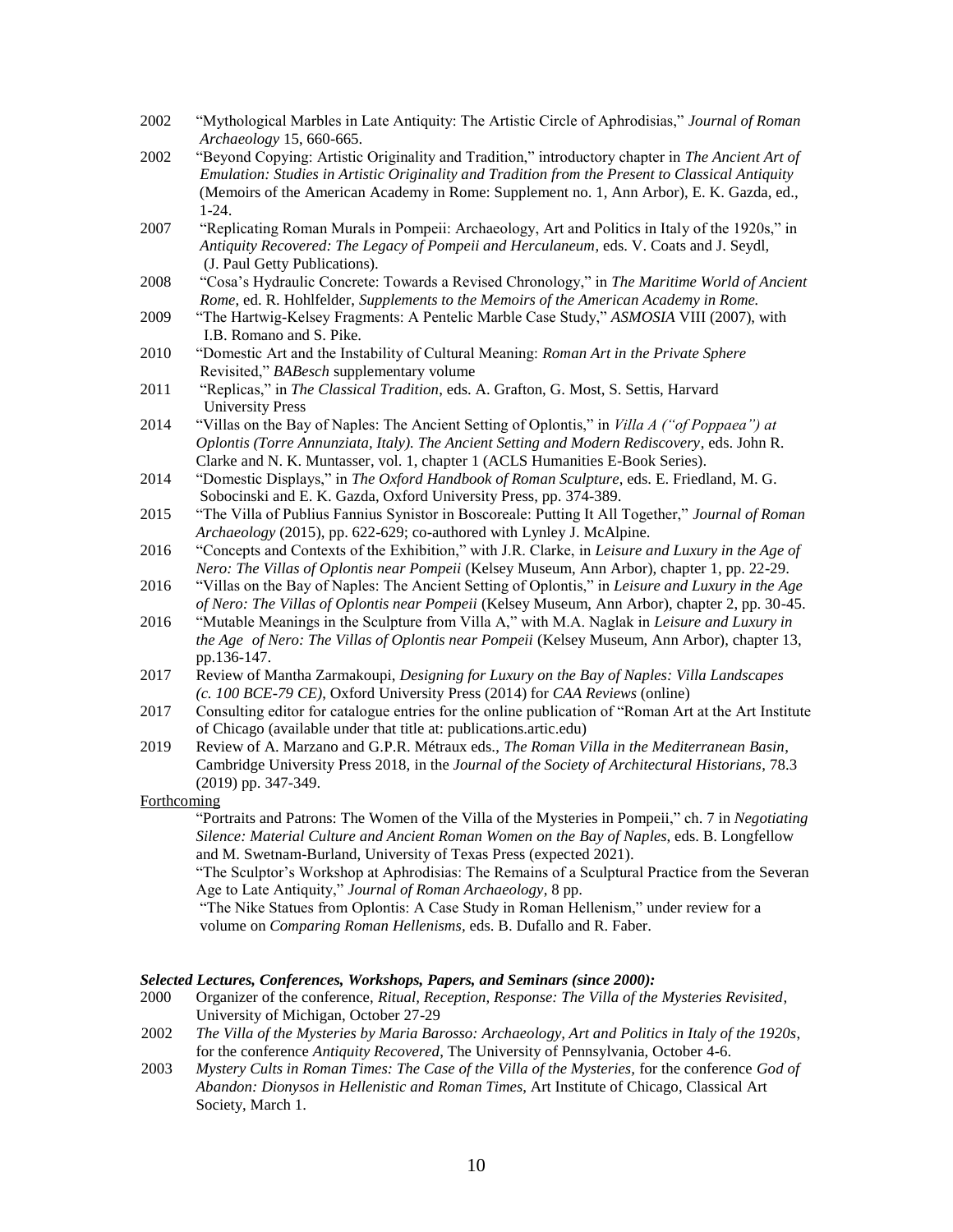- 2003 *Cosa's Hydraulic Concrete: Towards a Revised Chronology*, for the conference The Maritime World of Ancient Rome, The American Academy in Rome, March 27-29
- 2003 *Murals of the Villa of the Mysteries by Maria Barosso*, for the Congress of the International Association for Classical Archaeology, Boston, August 25-27
- 2003 *Sculptures in Roman Villas from the High Empire to Late Antiquity*, Aarhus University, Aarhus, Denmark, September 17
- 2003 *Sculptures in Roman Villas from the High Empire to Late Antiquity*, University of Copenhagen, September 19
- 2003 *Murals of the Villa of the Mysteries by Maria Barosso*, University of Copenhagen, September 19
- 2004 *The Villa of the Mysteries in Pompeii,* Archaeological Institute of America, Miami University, Oxford, Ohio. February 3
- 2004 *Murals of the Villa of the Mysteries by Maria Barosso*, Inaugural Peter von Blanckenhagen Lecture of the Archaeological Institute of America, at the University of Cincinnati, February 4
- 2004 *The Villa of the Mysteries in Pompeii: Ancient and Modern Contexts and Meanings*, College of the Holy Cross, February 9
- 2004 *Ancient Murals meet Modern Agendas: Archaeology, Art and Politics in Mussolini's Italy*, UM International Institute, March 16
- 2004 *Art and Identity in Graeco-Roman Egypt: Sculptures from Karanis in the Fayoum*, the Burke Lecture in Art History, Indiana University, April 22
- 2004-5 *The Villa of the Mysteries: Contexts and Meanings*, Charles Eliot Norton Lectures/AIA, October 18, 20, 2004 (University of Illinois, American University); February 22, 23, 24 (Rollins College, Florida State University, College of Charleston); April 17, 18, 19 (Hofstra University, Trinity College, Yale University)
- 2006 Session Chair, *(Re)Considering Roman Sculpture*, Annual Meeting of the Archaeological Institute of America, Montreal, January 6.
- 2006 *Domestic Art and the Instability of Cultural Meaning: Roman Art in the Private Sphere Revisited*, Workshop on Cultural Messages, Radboud Universiteit, Nijmegen, Holland, September 8.
- 2007 *A 'Radical' View of Greek Influence on Roman Art*, Roundtable Discussion on *Radical Hellenisms* (Contexts for Classics at the University of Michigan), February 1.
- 2007 *Aphrodite Statuettes and Women's Dowries: Law and Meaning in the Art of the Roman Empire*, Clark Art Institute, April 25.
- 2007 *Antioch of Pisidia: Rebuilding a Roman City in the Provinces*, Presentation for the 20/20 celebration of the Institute for the Humanities, October 5.
- 2008 Session Chair, *Reconsidering Roman Iconography*, Annual Meeting of the Archaeological Institute of America, Chicago, January 6.
- 2008 *Pisidian Antioch in Late Antiquity*, Conference on the Cities of Asia Minor in Late Antiquity, the German Archaeological Institute and the University of Michigan, Ann Arbor, January 8.
- 2008 Visiting Scholar at the University of Colorado, Boulder, February 17-20. Presented a public lecture and a graduate seminar on wall paintings in the Villa of the Mysteries in Pompeii and their replication in the Fascist period.
- 2008 *Rebuilding an Imperial City in Roman Galatia: Archaeology Meets Virtual Reality in Pisidian Antioch*, Remaking Heritage, the Spring Seminar of the Institute for the Humanities, May 3.
- 2009 Phi Beta Kappa Visiting Scholar public lectures: *The Art and Life of Roman Villas on the Bay of Naples* at the University of Denver*,* Rhodes College, Oberlin College, and Williams College *Pisidian Antioch: Rebuilding an Imperial City in Roman Galatia* at Georgetown University, Emory University, Rhodes College, and Luther College *Replicating Roman Murals in Pompeii: Art, Archaeology, and Politics in Italy of the 1920s* at the University of Dallas.
- 2009 Session Co-Chair, *The Romans on Display: Rethinking the Ancient and Modern Museum*, Roman Archaeology Conference, Ann Arbor, MI, April 3-5. Also delivered a paper entitled *(Re)Creating Contexts: Displaying the Romans in the New Kelsey Museum*
- 2009 *Exhibiting the Romans at the Kelsey Museum*, public lecture at the Kelsey Museum, March 12.
- 2009 *Women on the Walls: Work and Wonder at the Villa of the Mysteries in Pompeii*, Keynote address for a symposium in honor of Natalie Boymel Kampen at Barnard College, October 24.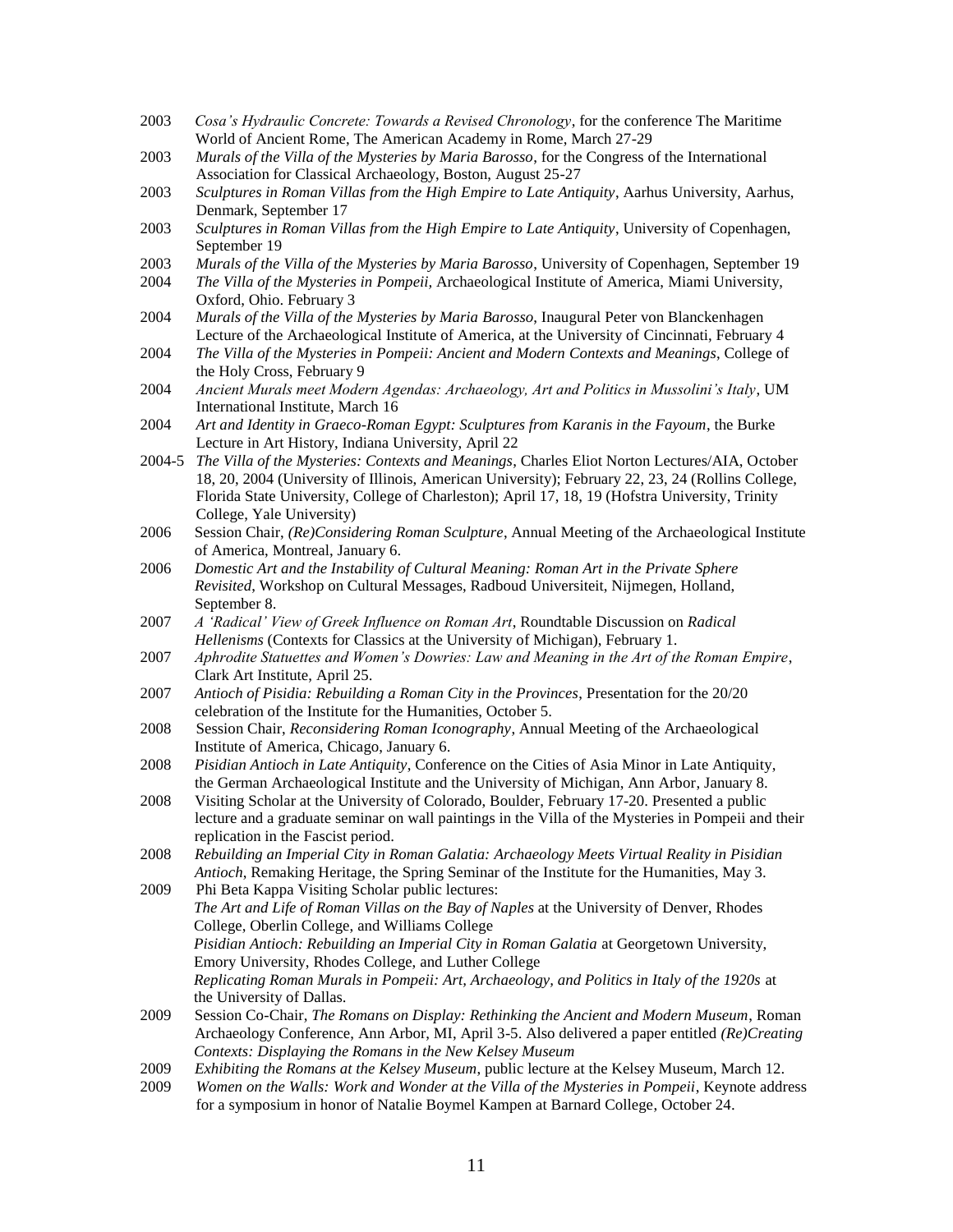- 2010 Co-chair of Gold Medal Colloquium in honor of John H. Humphrey on *the State and Future of Roman Art, Archaeology, and History* at the Annual Meeting of the Archaeological Institute of America, Anaheim, CA. Jan. 8.
- 2010 *A Bacchic Sarcophagus in the Kelsey Museum: The Background*, Contexts for Classics, Kelsey Museum, Jan. 20.
- 2010 *Roman Villas on the Bay of Naples*, Detroit Classical Association, April 17.
- 2010 *Exhibiting the Romans at the Kelsey Museum*, Wooster College, April 21.
- 2011 *Rebuilding a Roman City: Archaeology meets Virtual Reality at Pisidian Antioch.* Department of Classics, University of Texas, Austin. March 30
- 2011 Respondent to the symposium on *The Roman Villa at Oplontis*, University of Texas, Austin, April 1-2.
- 2011 *Envisioning Antioch: A Roman Colony in Asia Minor*, Kelsey Museum of Archaeology, June 17.
- 2011 Organizer of a symposium on the occasion of the publication of the book, *Building a New Rome: The Imperial Colony of Pisidian Antioch*, Kelsey Museum of Archaeology, July 19.
- 2012 *The Making of an Exhibition: The Life and Legacy of Francis Willey Kelsey*, Kelsey Museum of Archaeology, April 26.
- 2012 *Roman Visuality and the Villa of the Mysteries in Pompeii*, Seminar at Stockholm University, October 15.
- 2012 *Maria Barosso's Replica of Murals in the Villa of the Mysteries and the Problem of Copies in Roman Painting*, Seminar at Lund University, October 18.
- 2013 Respondent, Ancient Painting Workshop, the Annual Meeting of the Archaeological Institute of America, Seattle, January 5.
- 2014 Session Chair, *Pompeii: Domestic Space*, the Annual Meeting of the Archaeological Institute of America, Chicago, January 4.
- 2014 *Women Slaves and the Bacchic Murals in the Villa of the Mysteries in Pompeii*, Archaeological Institute of America, Rome Society (AIA-SPQR), June 16.
- 2014 *Women Slaves and the Bacchic Murals in the Villa of the Mysteries in Pompeii*, L'Association Internationale pour l'Étude de la Mosaïque Antique (AIEMA) North American Branch Colloquium, J. Paul Getty Museum, Malibu, CA, October 17.
- 2016 Organizer of an international conference, *Reframing Roman Luxury*, Ann Arbor, April 1-2.
- 2016 Visiting specialist for one week of a material culture seminar directed by B. Bergmann, "Gods and Mortals in Ancient Art," for graduate students in Classics and Ancient History, sponsored by the Society for Classical Studies and hosted by the Getty Villa and Getty Center, week of July 25.
- 2016 "Leisure and Luxury in the Age of Nero: The Making of the Exhibition," paper for the symposium *Genius Loci*, Montana State University, September 30.
- 2016 *Women Slaves and the Bacchic Murals in the Villa of the Mysteries in Pompeii*, FAST Lecture Series, Kelsey Museum, November 17.
- 2017 "Leisure and Luxury in the Age of Nero: The Making of the Exhibition," paper for a symposium at Smith College, March 25.
- 2017 "Women Slaves and the Bacchic Murals in the Villa of the Mysteries in Pompeii," AIA Lecture at the University of North Carolina, Chapel Hill, October 4.
- 2017 "Exhibiting Wall Paintings from Oplontis, Villa A ('of Poppaea'): Rediscoveries and Reconstructions of the Oplontis Project," (with John R. Clarke). L'Association Internationale pour l'Étude de la Mosaïque Antique (AIEMA) North American Branch Colloquium, Baltimore Museum of Art, October 6.
- 2017 "Foreign Artists and Craftsmen in the Roman Empire: Itinerants, Immigrants, Freedmen and Slaves," Visiting Scholar in Art History, School of Art and Art History, University of Iowa, October 17.
- 2018 Panelist for a Professional Development Workshop, Annual Meeting of the Archaeological Institute of America, Boston, January 6.
- 2018 "Women and the Bacchic Murals in the Villa of the Mysteries in Pompeii." the Annual Meeting of the Archaeological Institute of America, Boston, January 6.
- 2018 "Social Contexts of the Bacchic Murals in the Villa of the Mysteries, Pompeii," College of William and Mary, March 21-22.
- 2018 "The Statues of Nike from Oplontis: A Case Study in Roman Hellenism," *Comparing Roman Hellenisms* Conference, U-M Department of Classical Studies, September 28-29, 2018.